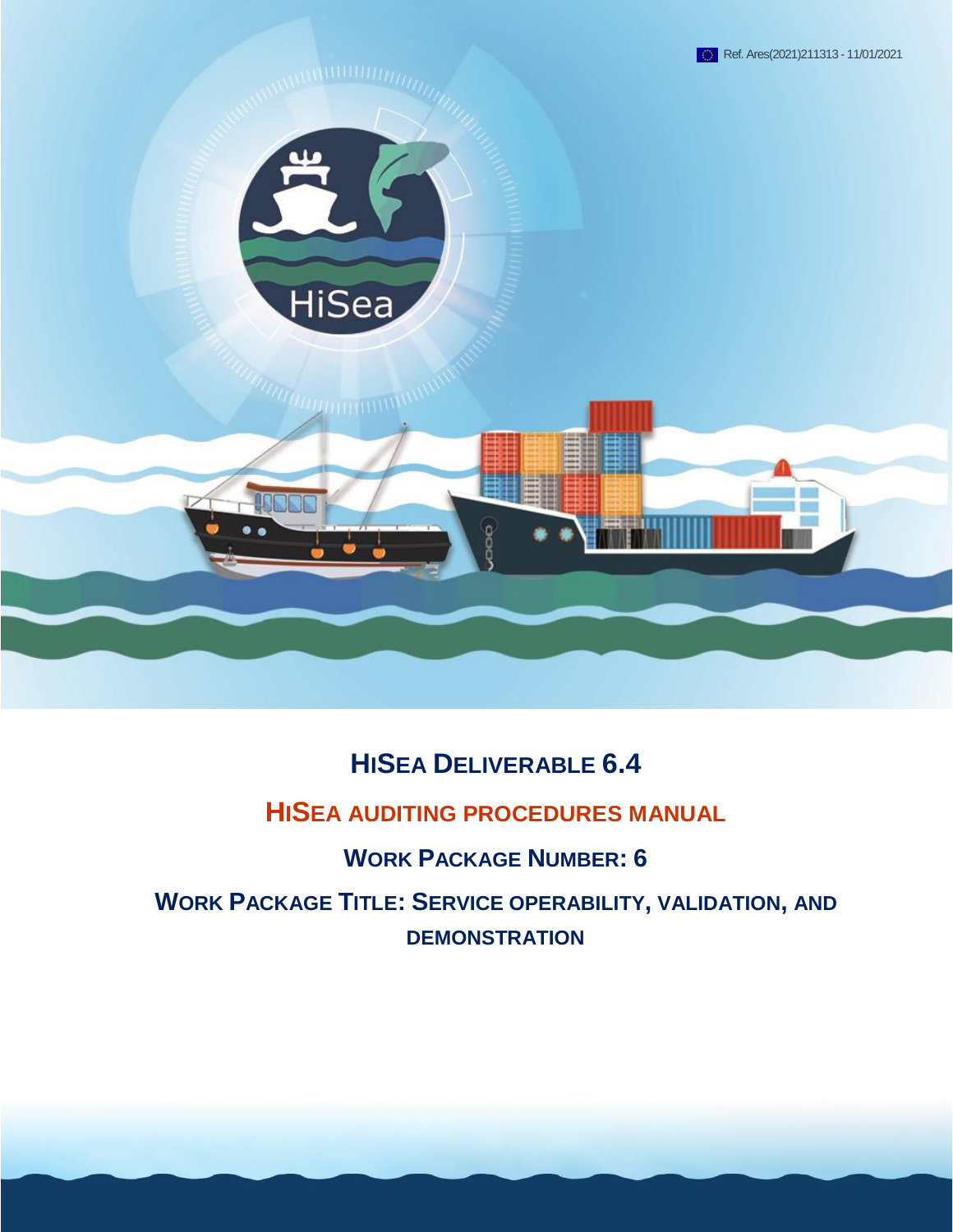

| <b>HiSea Project Information</b>    |                                                                                           |  |  |
|-------------------------------------|-------------------------------------------------------------------------------------------|--|--|
| <b>Project full title</b>           | High Resolution Copernicus-Based Information Services at Sea for<br>Ports and Aquaculture |  |  |
| <b>Project acronym</b>              | HiSea                                                                                     |  |  |
| <b>Grant</b><br>agreement<br>number | 821934                                                                                    |  |  |
| <b>Project coordinator</b>          | Dr. Ghada El Serafy                                                                       |  |  |
| Project start date and<br>duration  | 1 <sup>st</sup> January 2019, 30 months                                                   |  |  |
| <b>Project website</b>              | https://hiseaproject.com/                                                                 |  |  |

| Deliverable Information |                                                                                                                                                                                                                                                              |  |  |
|-------------------------|--------------------------------------------------------------------------------------------------------------------------------------------------------------------------------------------------------------------------------------------------------------|--|--|
| Work package number     | 6                                                                                                                                                                                                                                                            |  |  |
| Work package title      | HiSea auditing procedures manual                                                                                                                                                                                                                             |  |  |
| Deliverable number      | 6.4                                                                                                                                                                                                                                                          |  |  |
| Deliverable title       | Report on service test and validation                                                                                                                                                                                                                        |  |  |
| <b>Description</b>      | The maintenance of a complex service chain such as the one that is<br>offered by HiSea platform requires the maintenance of periodic audits<br>to the system in order to early detect possible problems and adopt<br>the required corrective and preventive. |  |  |
|                         | The objective of this deliverable is to describe a set of auditing<br>procedures adopted in HiSea to guarantee the service quality.                                                                                                                          |  |  |
| <b>Lead beneficiary</b> | <b>HIDROMOD</b>                                                                                                                                                                                                                                              |  |  |

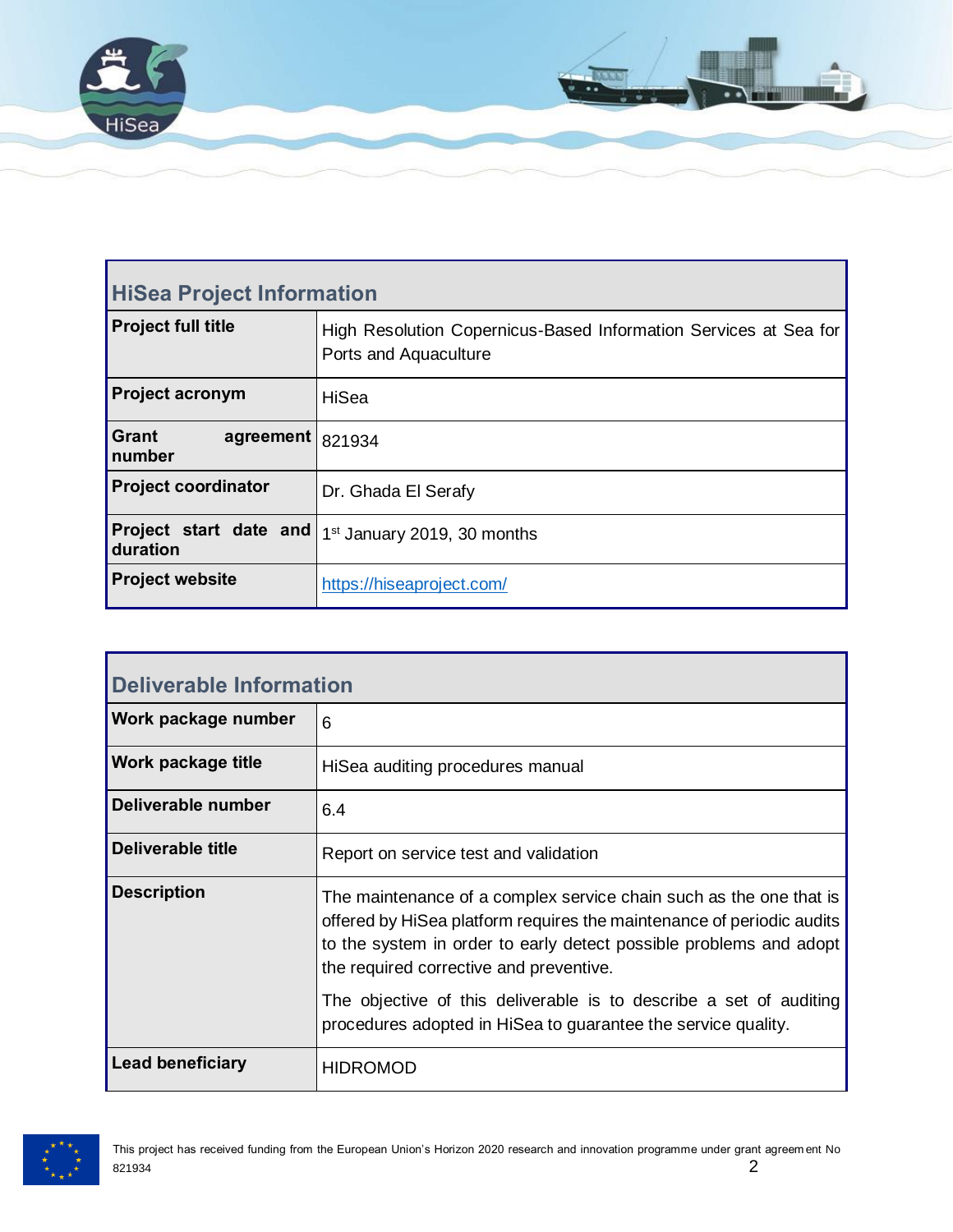

| <b>Lead Author(s)</b>                                                                                                                                                                                                                                                   | Adélio Silva     |
|-------------------------------------------------------------------------------------------------------------------------------------------------------------------------------------------------------------------------------------------------------------------------|------------------|
| Contributor(s)                                                                                                                                                                                                                                                          | Sofia Bartolomeu |
| <b>Revision Date</b>                                                                                                                                                                                                                                                    |                  |
| Status (Final (F), Draft $ _{\Gamma}$<br>(D), Revised Draft (RV))                                                                                                                                                                                                       |                  |
| <b>Dissemination</b><br>level   <sub>PU</sub><br>(Public (PU), Restricted<br>other<br>to<br>program<br>(PP),<br>participants<br>Restricted to a group<br>specified<br>by<br>the<br>consortium<br>(RE),<br><b>Confidential</b><br>for<br>consortium members<br>only (CO) |                  |

| <b>Approvals</b>  |                             |                 |             |                                |  |
|-------------------|-----------------------------|-----------------|-------------|--------------------------------|--|
|                   | <b>Name</b>                 | Organisation    | <b>Date</b> | <b>Signature</b><br>(initials) |  |
| Coordinator       | Ghada El Serafy             | <b>Deltares</b> |             | <b>GES</b>                     |  |
| <b>WP Leaders</b> | Sandra<br>Gaytan<br>Aguilar | <b>Deltares</b> |             | <b>SGA</b>                     |  |

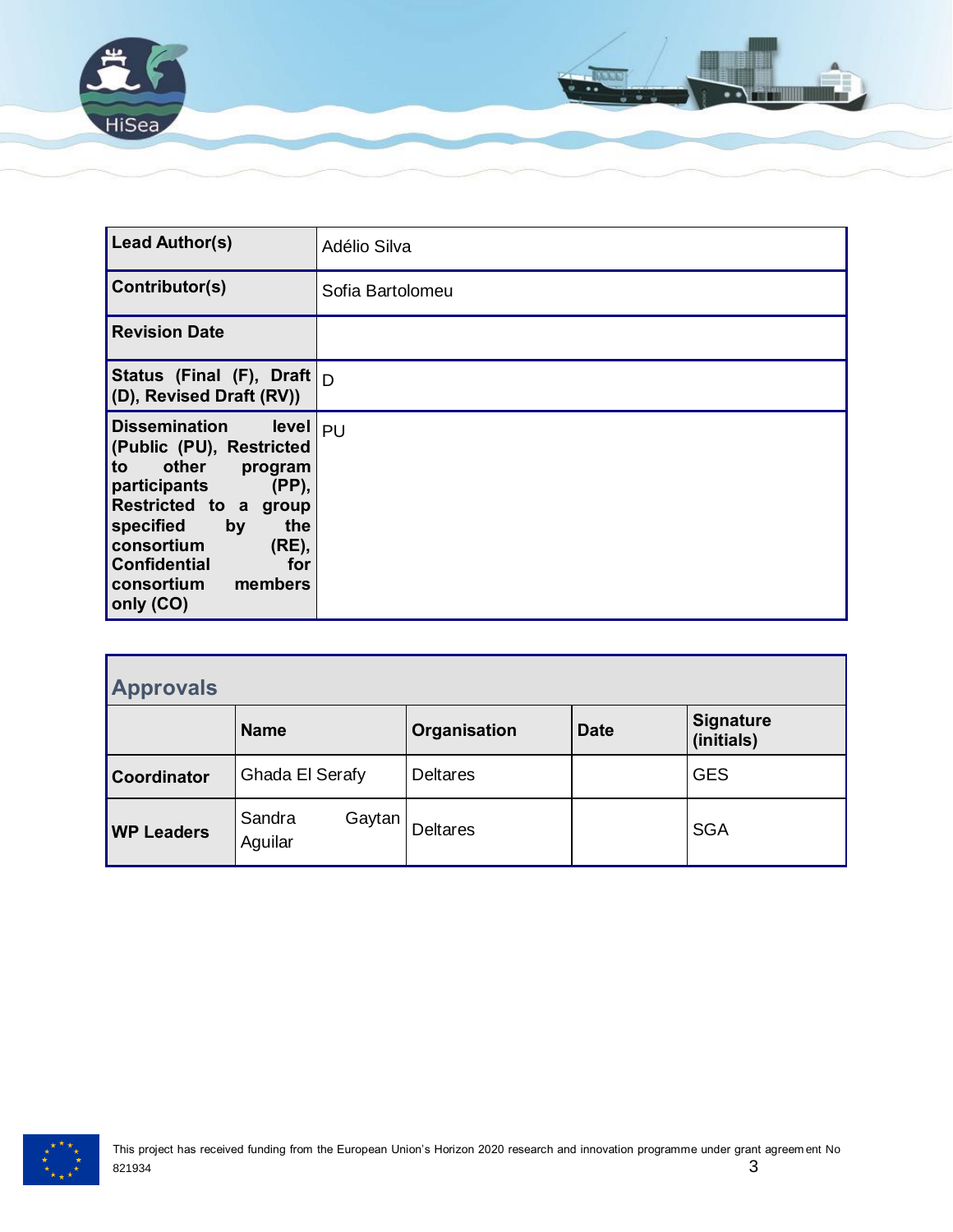

### **Contents**

| $\mathbf 1$  | Executive Summary <b>Executive Summary</b> | $\overline{\phantom{a}}$ 5 |
|--------------|--------------------------------------------|----------------------------|
| $\mathbf{2}$ |                                            | - 6                        |
|              |                                            |                            |
|              |                                            | 10                         |
| 4.1          |                                            | 12                         |
| 4.2          |                                            | 12                         |

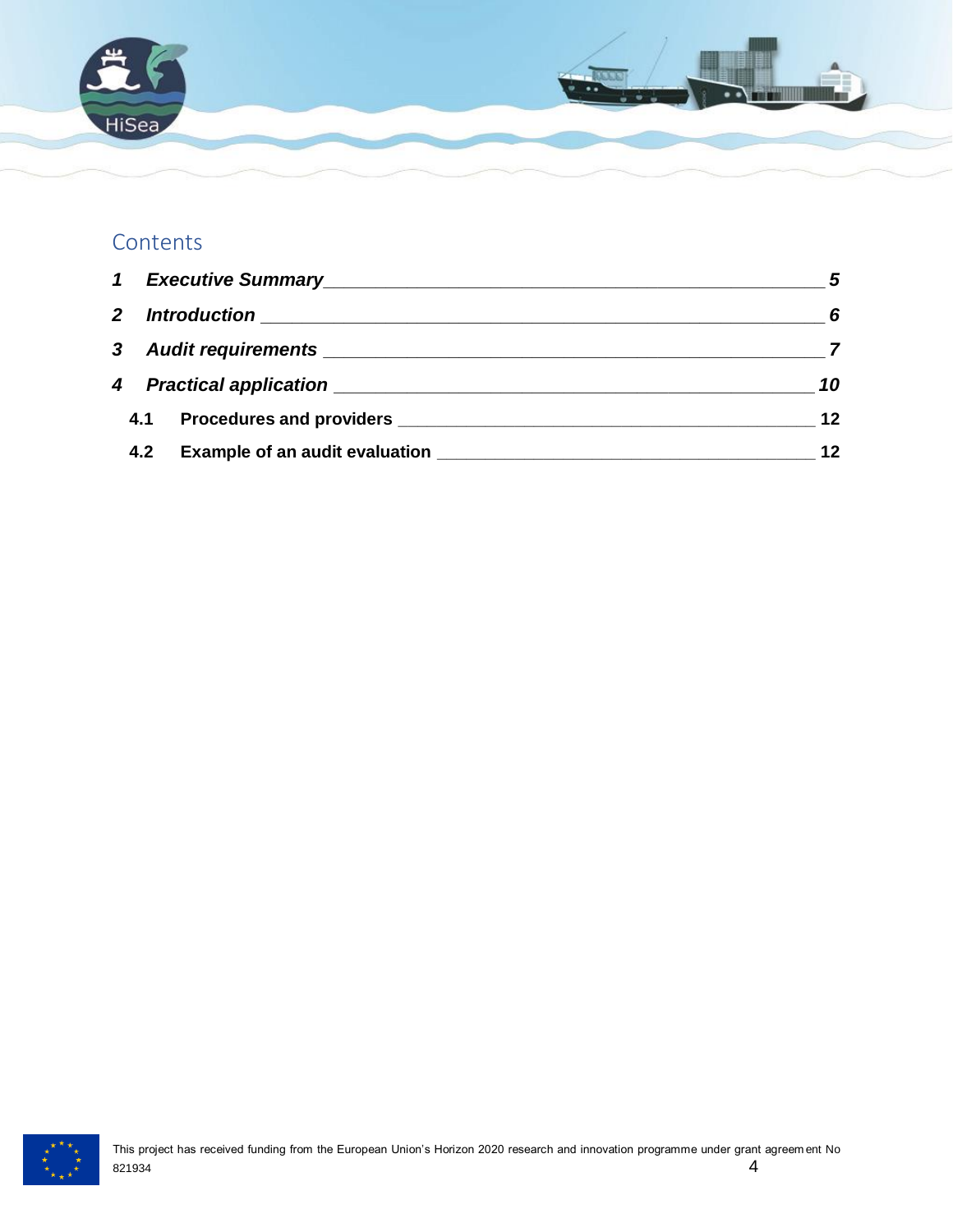

### <span id="page-4-0"></span>**1 Executive Summary**

The maintenance of a complex service chain such as the one that HiSea proposes requires the definition and maintenance of periodic audits to the system to adopt the required corrective and preventive measures that arrive after the analysis of the failures or inefficiency records.

The objective of this deliverable is to define appropriate auditing procedures aiming to keep a continuous verification of the service quality. These auditing procedures will take into consideration specific requirements to improve the quality of the services following three steps: 1) procedures; 2) indicators for each procedure and; 3) quantification of each indicator.

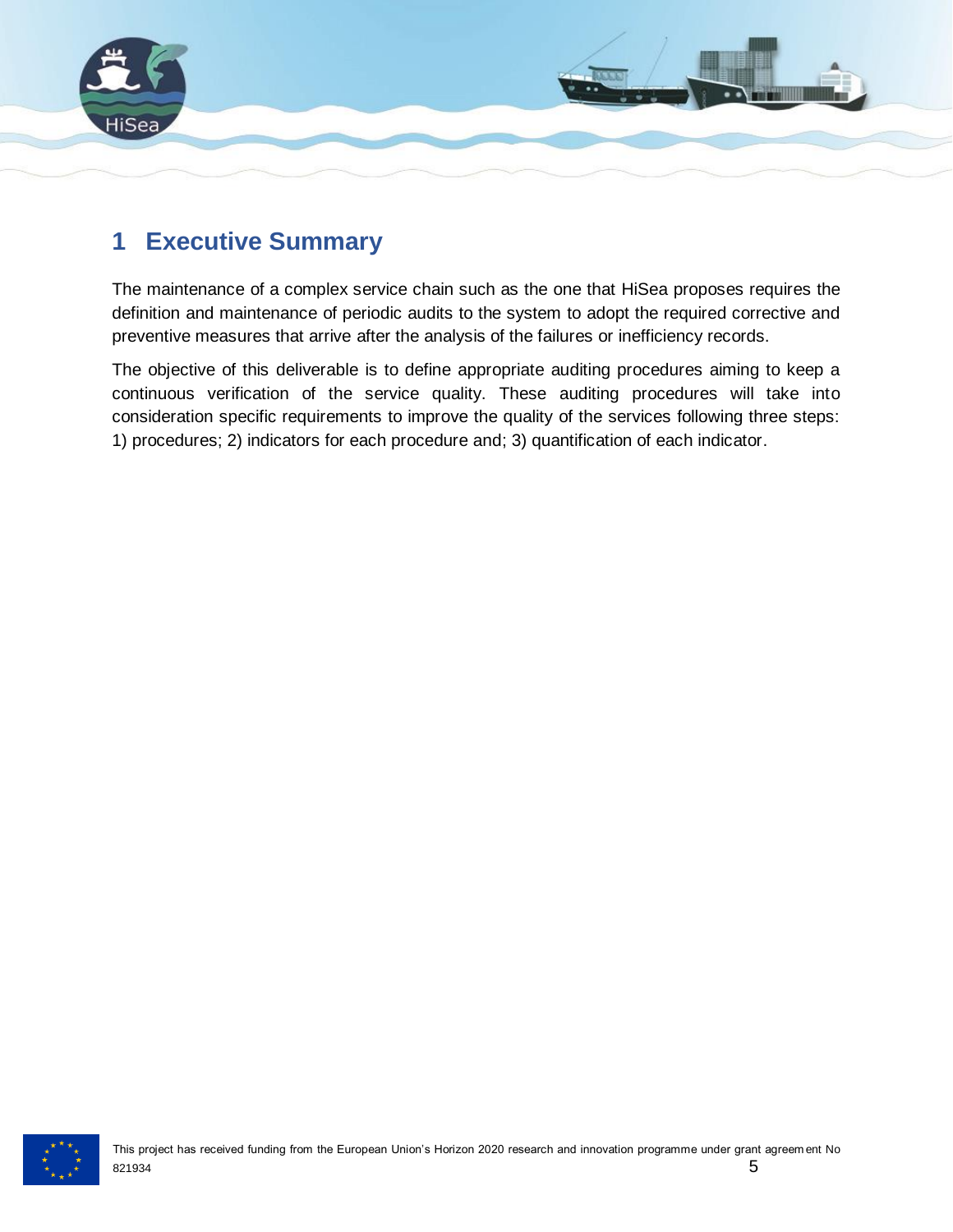

## <span id="page-5-0"></span>**2 Introduction**

HiSea platform aims to provide a set of tools and services to deliver customized and ready to use information focused on different coastal user's needs, and particularly on the targeted port and aquaculture sectors. The platform gathers data from various sources, enabling the exploitation of the added value of integrated Earth Observation (EO) technologies, Copernicus Marine Service, and ICT. Local high-resolution forecasts (e.g. meteo-oceanographic conditions at specific locations), as well as an early warning system and key performance indicators.

Because of the large number of data sources and parameters managed by HiSea services, it is necessary to keep a continuous aunting procedure to identify the processes that are failing, assess the respective causes, and adopt the required corrective or preventive measures. This document summarizes some of the standard procedures adopted in HiSea services to assure a continuous improvement of the service quality and guarantee the required levels of accuracy and service reliability.

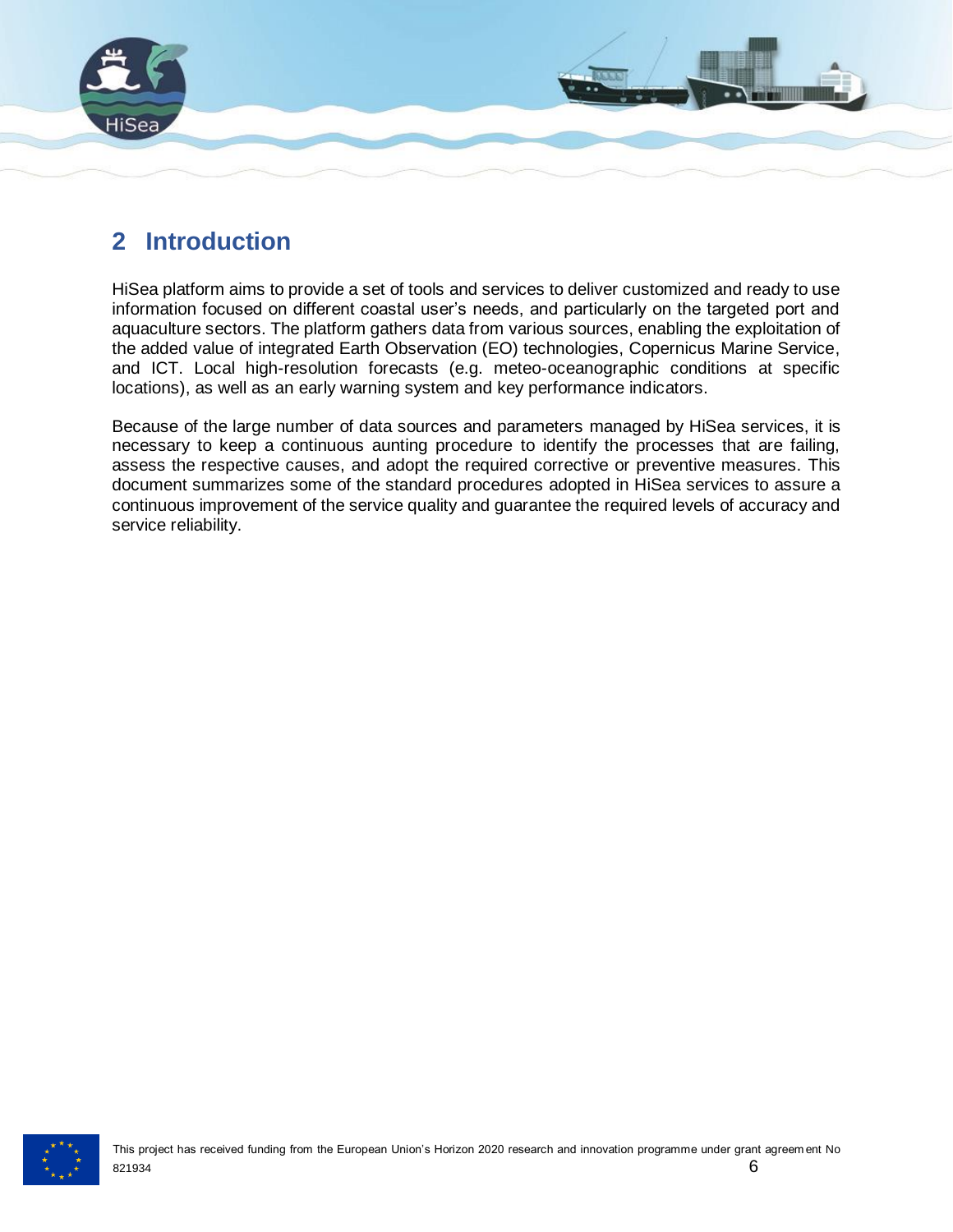

### <span id="page-6-0"></span>**3 Audit requirements**

The audit report aims to verify the quality of provided services in meteo-oceanographic activities via an operational platform. An audit report is done under specific requirements to improve the quality of the services.

The requirements evaluated are done in three steps: 1) procedures; 2) indicators for each procedure and 3) quantification of each indicator.

#### **Step1 - Procedures**

The procedures audited are:

- Information Technology (IT) services to guarantee the operability of daily tasks. It is important to ensure that automatic actions in HiSea operating platform are regularly performed and that the availability of data sources is permanent.
- Services accuracy to provide a quantitative estimate of the expected quality of the provided services (forecasts, data analytics, etc.). The quality of the forecasts is performed by comparing the model results with data recorded at monitoring stations based on the calculation of statistical indicators.

#### **Step 2 - Indicators**

The proposed indicators to be evaluated are:

| <b>IT Services</b> | Server accessibility *                                                                          |
|--------------------|-------------------------------------------------------------------------------------------------|
|                    | Data sources (remote sensing and locally acquired data, real time<br>data, and model forecasts) |
|                    | Client Interface                                                                                |
|                    | Alerts and reports                                                                              |

*\* In the case of server accessibility the service-level agreement (SLA) of 99.9% must be fulfilled*

| Correlation coefficient (R)                          |
|------------------------------------------------------|
| Forecasting accuracy   Root Mean Square Error (RMSE) |
| Normalised Root Mean Square Error (NRMSE)            |

#### **Step 3 - Quantification**

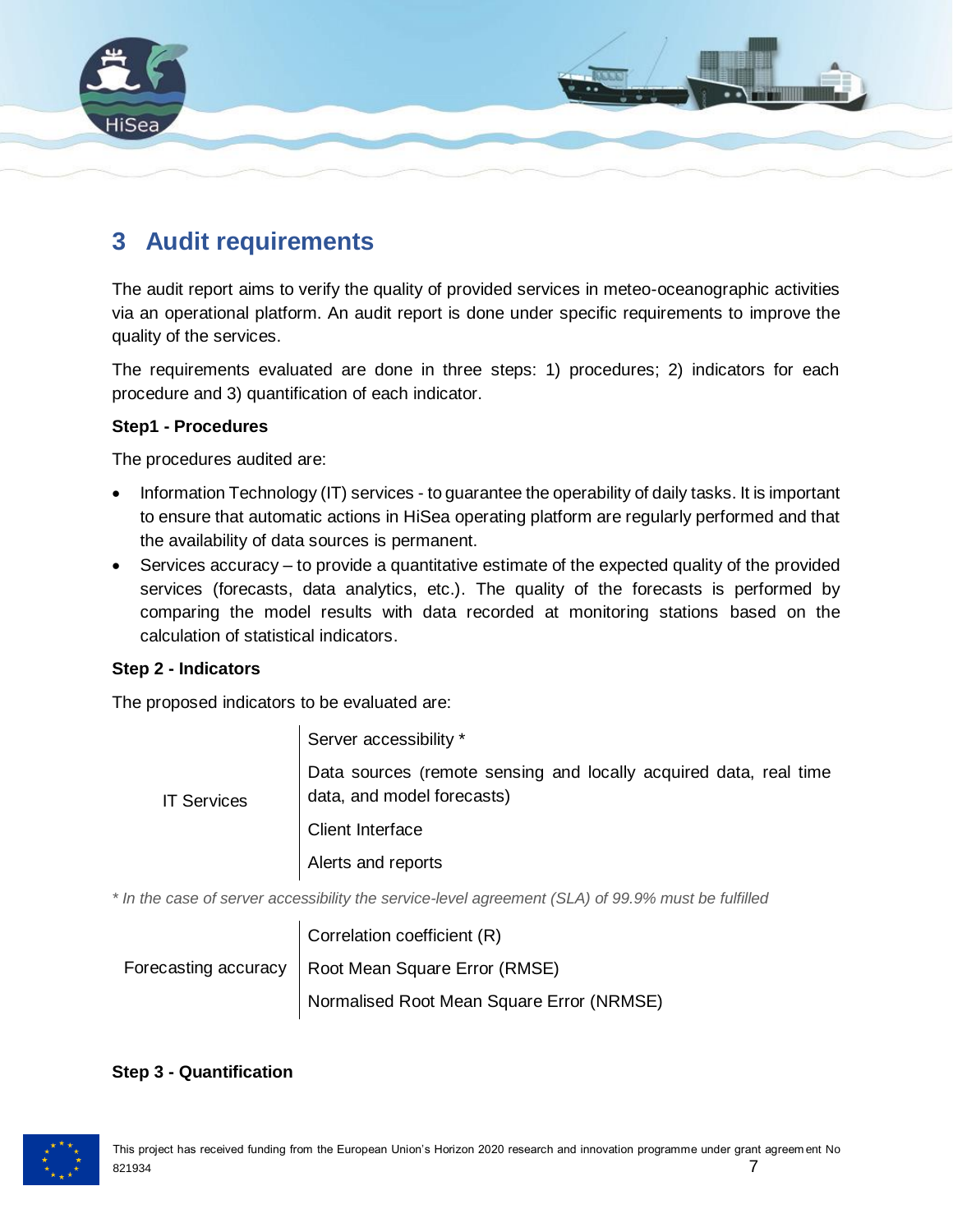

The quantification of such indicators shall cover at least 6 months to guarantee that statistical metrics are representative. The quantification of indicators must be made by the following methodology for the days defined to audit.

|            | Server<br>accessibility                                    | A query is runned in order to ask to databases the data flaw periods<br>of each data source scheduled on platform. Downtimes server larger<br>than 1 hour are crossed with data flaw periods                                                                                                                                                                                                                                                                                                                                                                                                                                                                                                                                                                                                                                                                 |  |  |
|------------|------------------------------------------------------------|--------------------------------------------------------------------------------------------------------------------------------------------------------------------------------------------------------------------------------------------------------------------------------------------------------------------------------------------------------------------------------------------------------------------------------------------------------------------------------------------------------------------------------------------------------------------------------------------------------------------------------------------------------------------------------------------------------------------------------------------------------------------------------------------------------------------------------------------------------------|--|--|
| T Services | Data sources<br>(real time data<br>and model<br>forecasts) | Quantified evaluating the successful/unsuccessful tasks scheduled<br>in the platform for the total days audited<br>Data Source $=$ $\frac{N^{\circ}$ days sucessful $\geq 100$<br>All data sources configured on the platform are checked every day,<br>ensuring the availability of the information. These sources include all<br>the information available in HiSea: operational models that run daily<br>on external models (for example, model WWIII of NOAA) and data<br>from monitoring stations (weather stations, wave buoys, tide<br>gauges). In current operating systems, the level of execution<br>efficiency of internal models is above 90% and the availability of<br>external models and data from monitoring stations is dependent on<br>the source (however, whenever data is available, it is inserted into<br>the platform operational). |  |  |
|            | AquaSafe<br>Interface Client                               | It is assumed that the number of days calculated for the server<br>accessibility is the same that interface client is unavailable. The<br>services currently implemented have values that vary between<br>99.9% and 100% of server operability.                                                                                                                                                                                                                                                                                                                                                                                                                                                                                                                                                                                                              |  |  |
|            | Alert reports<br>disseminations<br>via email               | This is quantified evaluating the number of reports sent via email for<br>the total days audited. Note that the number of reports must be<br>concordant with the type of report (e.g., daily, weekly, monthly)<br>$\textit{Reports} = \frac{N^{\textit{o}} \textit{Reports} \textit{per day/week/month}}{\textit{Total days audited}}$<br>$\dot{\mathsf{z}} \times 100$                                                                                                                                                                                                                                                                                                                                                                                                                                                                                      |  |  |

| σ<br>n<br>ု ပွဲ    | Correlation | vaa s<br><b>But 19</b><br>32<br>$\sim$                                                                               |
|--------------------|-------------|----------------------------------------------------------------------------------------------------------------------|
| ιă<br>$\circ$<br>苆 | coefficient | $\overline{\phantom{a}}$<br>ìΔ.<br>ນ"<br>Íп.<br>$\lambda$ ln'<br>x.<br>ν.<br>$\overline{\phantom{0}}$<br>- 22 -<br>w |

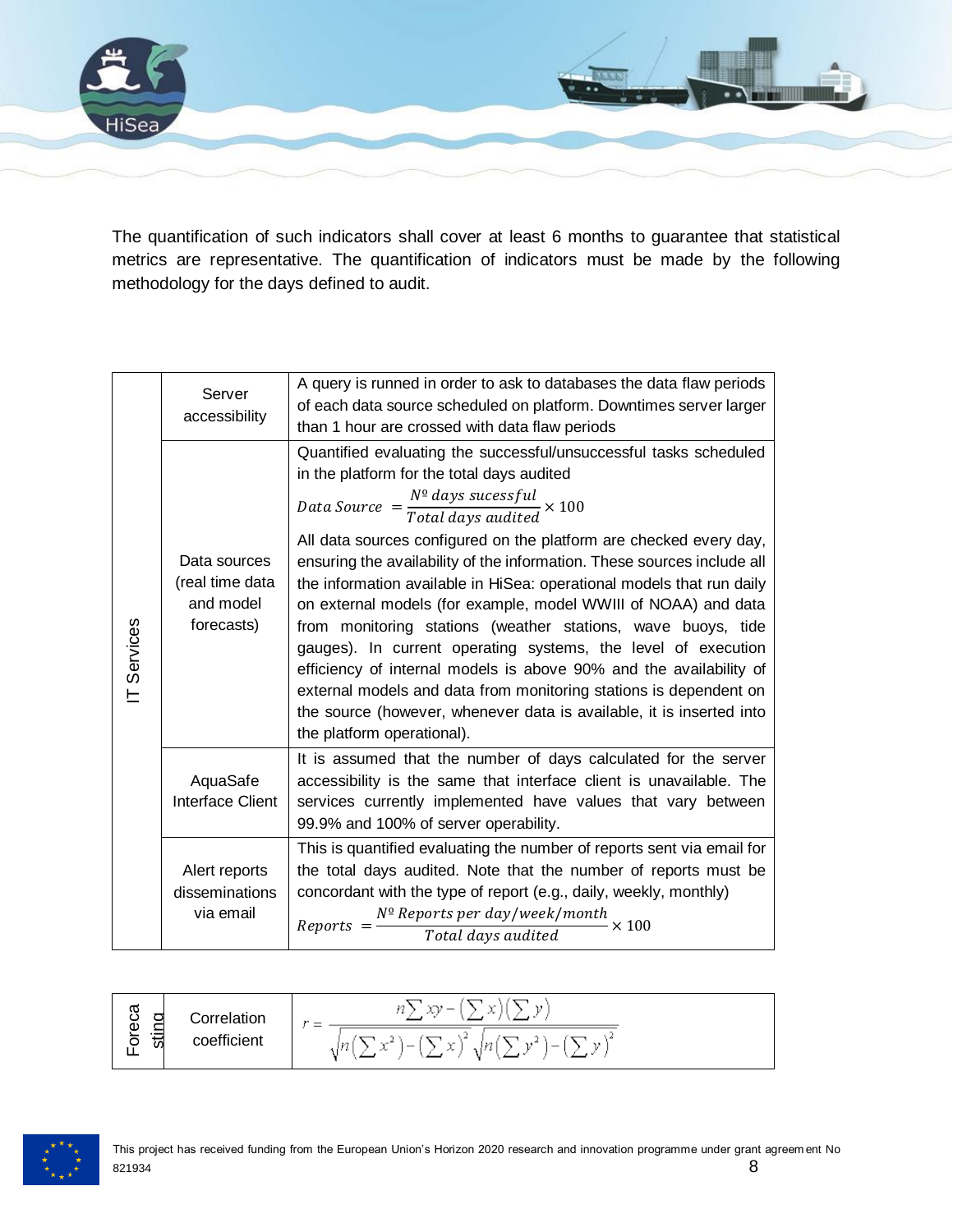

| <b>RMSE</b>  | $\sum_{1}^{n}(pi - ai)2$<br>$RMSE =$<br>n |
|--------------|-------------------------------------------|
| <b>NRMSE</b> | RMSE<br>$NRMSE =$<br>$4 * STDEV$          |

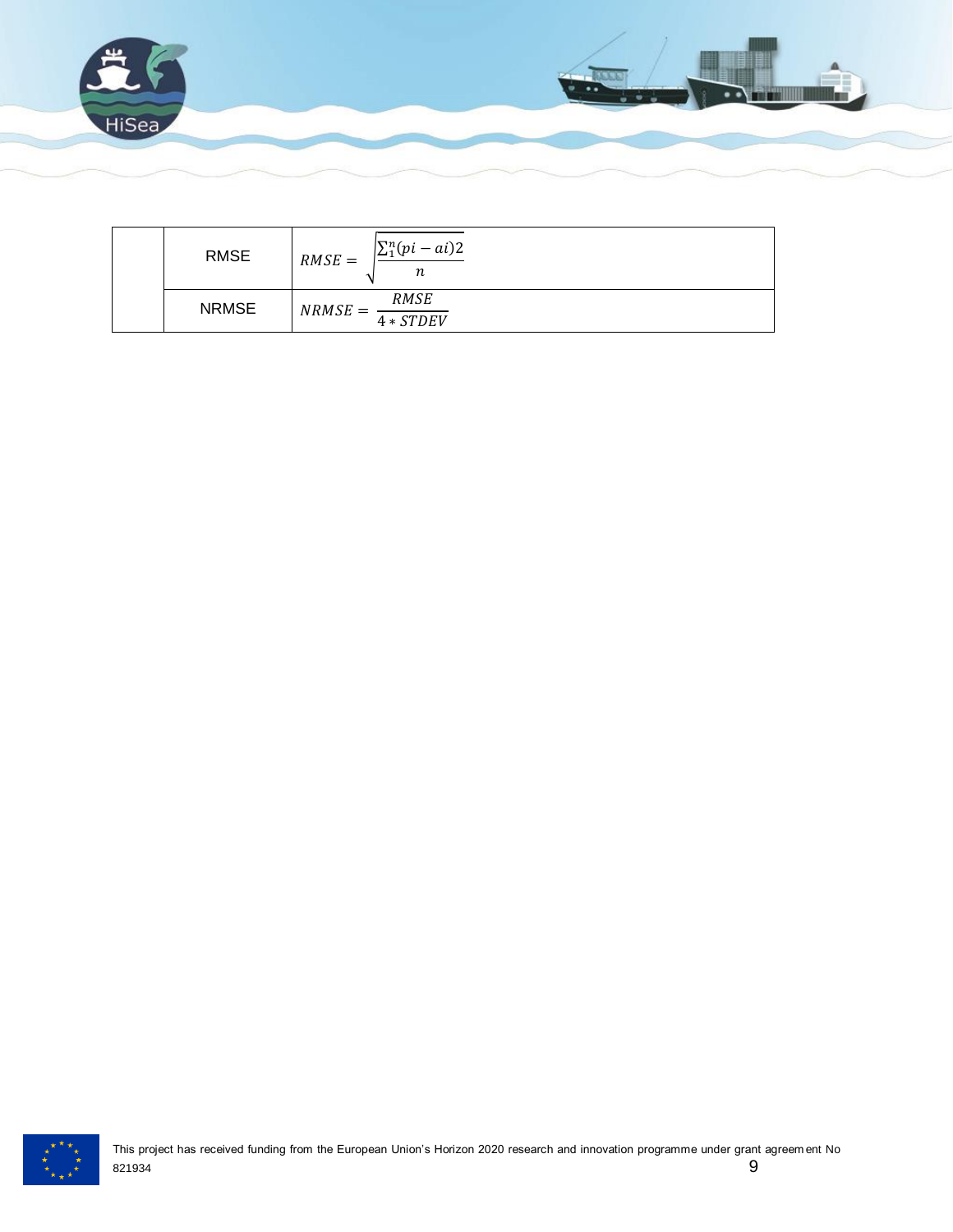

### <span id="page-9-0"></span>**4 Practical application**

The audits are performed regularly covering a minimum period of 6 months (semi-annual or annual audits) and evaluating the levels of accessibility and functionality of the system, the level of efficiency of the availability of all data sources, the quality of forecasts and the level of success sending reports automatically sent. In detail, the audit evaluates the main requirements and procedures listed below:

**Server Accessibility**: The system is located on an external server, which certifies and guarantees hardware operability. Internally, a continuous and constant control and maintenance of hardware accessibility is carried out by the HiSea IT team. If any disturbance in the hardware is detected, an assessment is made of the impacts caused on the system provided by the IT team communicates with the entity responsible for the hardware (by email or phone). Over the past few years, these situations are very punctual, the problem is immediately detected and resolved in the shortest possible period, on a minute / hour scale.

These quick interventions allow to reduce the impact on the end user and, ideally, that the disturbances have no effect on the end user. If the disturbance in the hardware causes any impact on the service, the end users are informed via email and are also informed after the problem is resolved. Subsequently, the identified disturbances are also mentioned in the corresponding audit report.

It is essential to guarantee this continuous control of the hardware to guarantee the correct functioning of the system, responding appropriately to service requests. Audits perform an evaluation of the accessibility and functionality of the system during the audited period, identifying, if any, hardware disturbances.

• **Data sources**: Identify all executions/failures associated with the type of information available in the system. Every day a check of the success / failure of all the data sources configured in the system is made, taking actions in the case of failure. In audits, a summary is made of the assessment of the level of execution efficiency of each data source during the audited period.

The data sources can be divided into internal models (predictions of the models that run on the HiSea forecast services), external models (download of models from other providers) and data recorded by monitoring stations (buoys, tide gauges, weather stations, etc).

The internal models are checked daily, ensuring the supply and the daily update of the forecast. The first failure can occur due to an instability that normally recovers in the next run. For this reason and due to the forecast horizon (minimum of 3-4 days), only on the second consecutive failure of the model is an action taken to analyse the problem, ensuring that the model is successfully completed in its next execution.

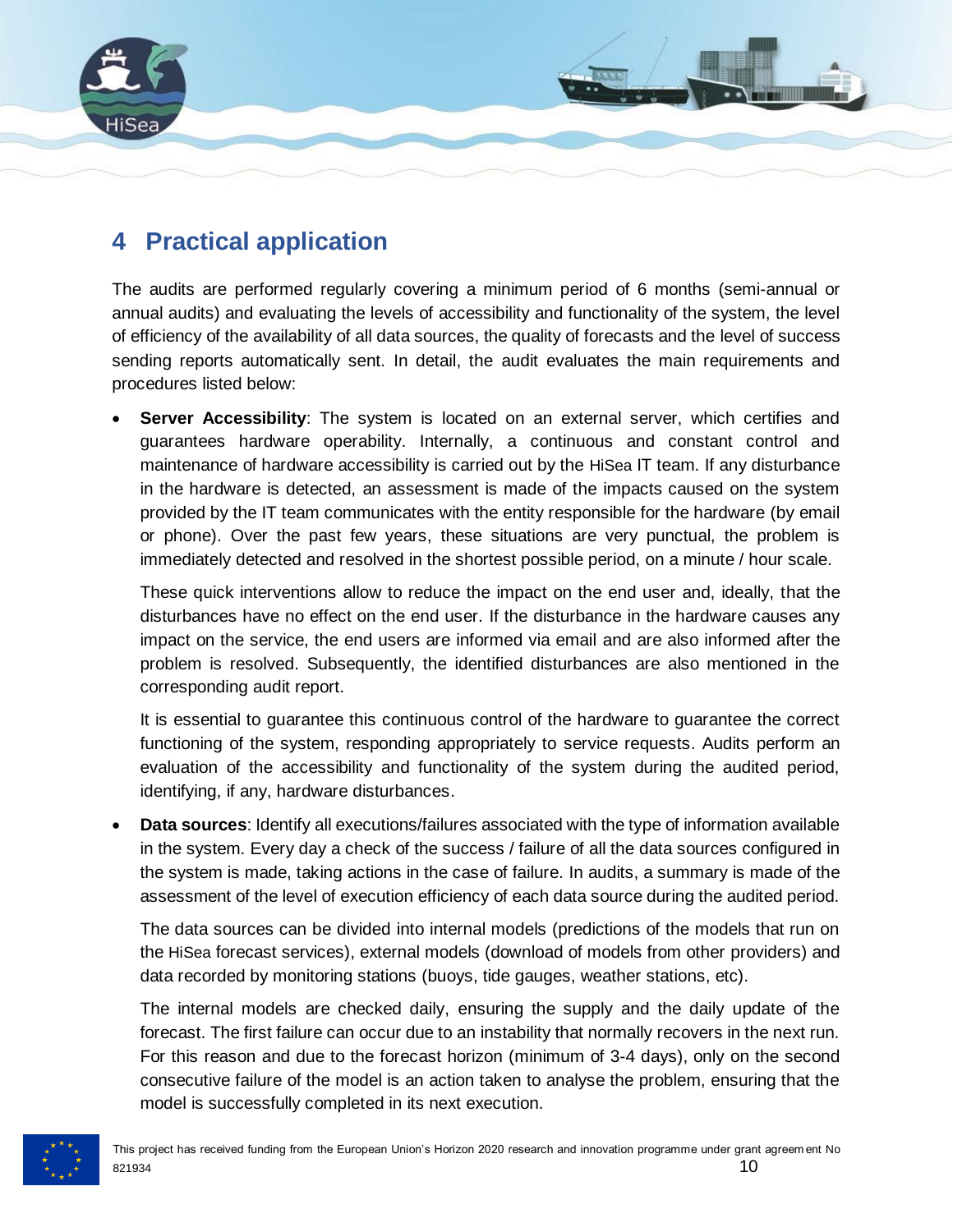

External models and measured data from monitoring stations depend on the availability of the data at the source of origin and the communication on data transfer. To optimize the process, several download attempts are made, covering the situations of delay in making files available and problems with file transfer. Currently, failures to download of these types of data sources occur because the data is not available during hours of attempted download or because the original file structure has been altered by the source. That is, the failures of these sources in the system correspond to failures of the external model / measured data. If the external data source has a consecutive failure greater than 2 days, an email is sent to the data provider asking for clarification as to whether the data is unavailable.

- **HiSea Interfaces**: Identify inconsistencies associated with the graphical representation of information and functionality of the tools in HiSea software.
- **Reports**: Evaluate the automatic reports supplied to the client. This includes the revision of the daily execution report, sea level predictions report, and weekly newsletter. The HiSea maintenance team reviews each of these reports, ensuring that the reports are sent complete and with updated information.
- **Alerts**: Alerts Service is a feature still under development. An entity Alert is a stored configuration used to generate Alerts. This configuration enables to define: alert levels (varying according to the intensity level), a specific location or region, a time series or a set of time series and a certain Alert Type, being the latter a property which defines the internal procedures to generate the consequent Alerts).

Despite early implementations where Alert Reports are generated only with a client-side request, it is under assessment an implementation of this feature to send alert notifications once they are generated by the service. At the same time an alert is sent to a client, it is also stored on a database for further audit. The validation of the alerts will be presented in the regular audits to the system, through the comparison with measured data, whenever available.

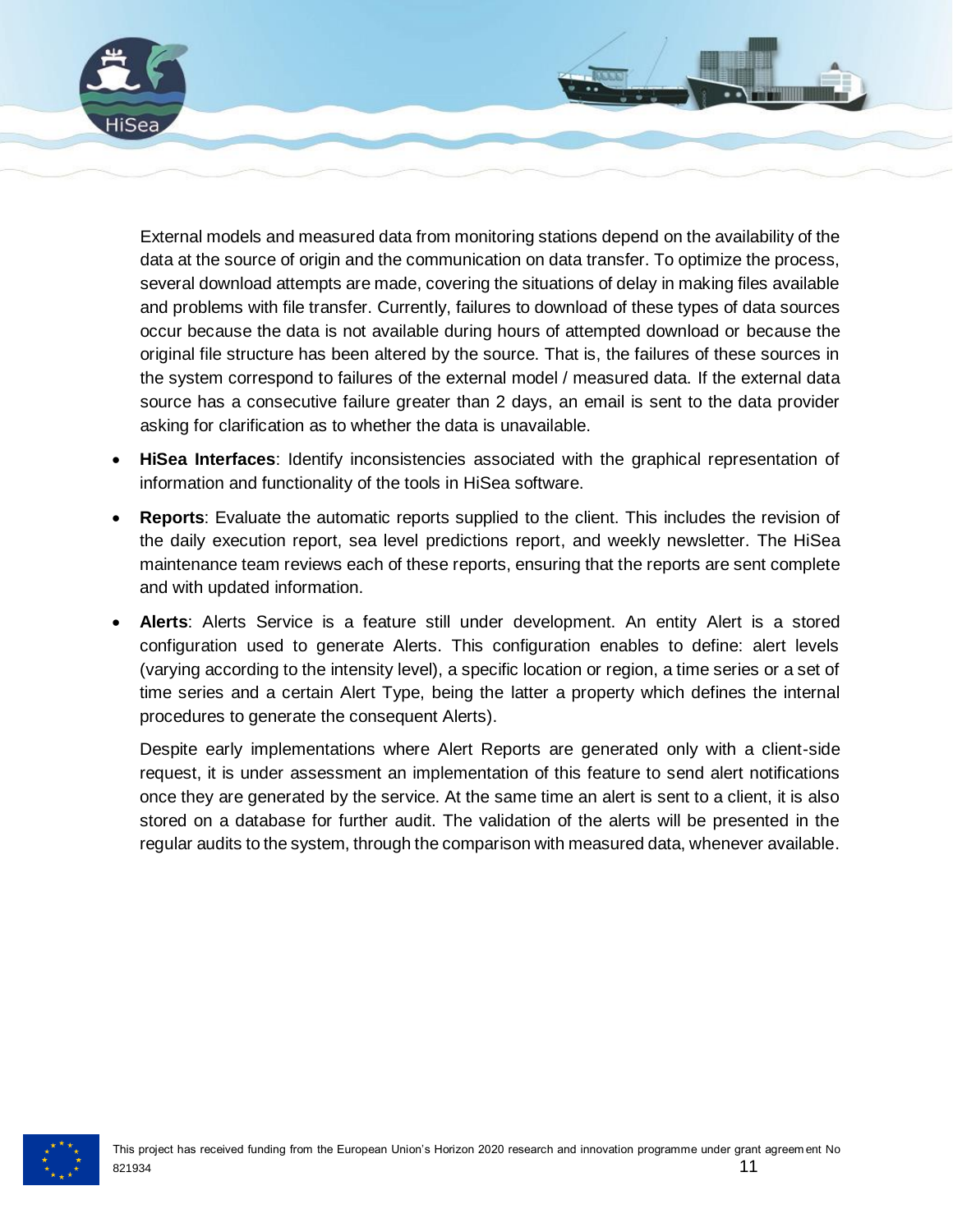

#### <span id="page-11-0"></span>4.1 Procedures and providers

The requirements and procedures identified for the auditory of the software implemented in the aim of HiSea are presented in Table 1. The providers and type of procedure are also indicated.

| <b>Requirements</b>       | <b>Procedures</b>                    | <b>Procedures</b><br>Type* | <b>Providers</b> |  |
|---------------------------|--------------------------------------|----------------------------|------------------|--|
| Hardware<br>Accessibility | <b>Hardware Accessibility</b>        | External                   | HiSea            |  |
|                           | <b>HiSea Databases Accessibility</b> | External                   | HiSea            |  |
| Sources of                | Models Executions                    | Internal                   | Hidromod         |  |
|                           | NOAA/GFS Available files             | External                   | <b>NOAA</b>      |  |
| Information               | <b>NOAA/GFS Download request</b>     | Internal                   | Hidromod         |  |
|                           | HiSea Databases Download request     | Internal                   | Hidromod         |  |
| AQUASAFE                  | Client Interface                     | Internal                   | Hidromod         |  |
| Interfaces                | OSS Interface                        |                            |                  |  |
|                           | Daily Execution Report               |                            |                  |  |
| Reports                   | Sea Level Predictions Report         | Internal                   | Hidromod         |  |
|                           | Weekly Newsletter                    |                            |                  |  |

#### <span id="page-11-1"></span>4.2 Example of an audit evaluation

A typical evaluation of an audit is summarized in the following Table.

| Register | <b>Procedure</b>                                    | <b>Number</b><br>of Days | <b>Successful</b><br><b>Days</b> | <b>Failure</b><br><b>Days</b> | $\frac{9}{6}$ | $\frac{9}{6}$<br><b>Failures</b> Successes |
|----------|-----------------------------------------------------|--------------------------|----------------------------------|-------------------------------|---------------|--------------------------------------------|
|          | <b>Servers Accessibility</b>                        | 90                       | 88                               | $\overline{2}$                | 2.2           | 97.8                                       |
| 2        | HiSea Database Accessibility*                       | 90                       | 88                               | 2                             | 2.2           | 97.8                                       |
| 3        | <b>MOHID Executions</b>                             | 90                       | 84                               | 6                             | 6.7           | 93.3                                       |
| 4        | NOAA/GFS Available Files                            | 90                       | 86                               | 4                             | 4.4           | 95.6                                       |
| 5        | NOAA/GFS Download                                   | 90                       | 90                               | 0                             | 0             | 100.0                                      |
| 6        | Databases Download                                  | 90                       | 90                               | 0                             | 0             | 100.0                                      |
| 7        | Client Interface                                    | 90                       | 90                               | 0                             | 0             | 100.0                                      |
| 9        | Daily Execution and Sea Level Predictions<br>Report | 90                       | 88                               | 2                             | 2.2           | 97.8                                       |